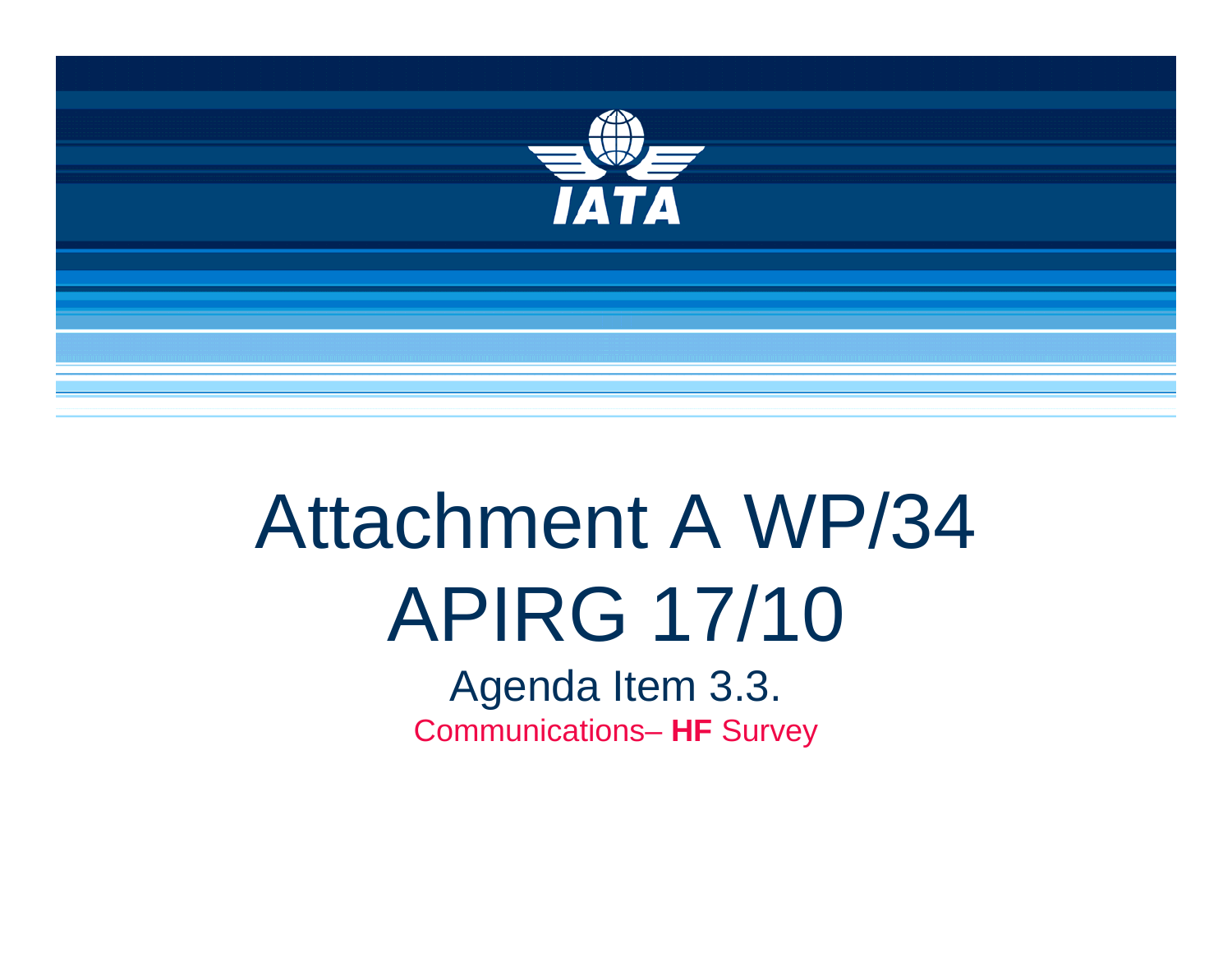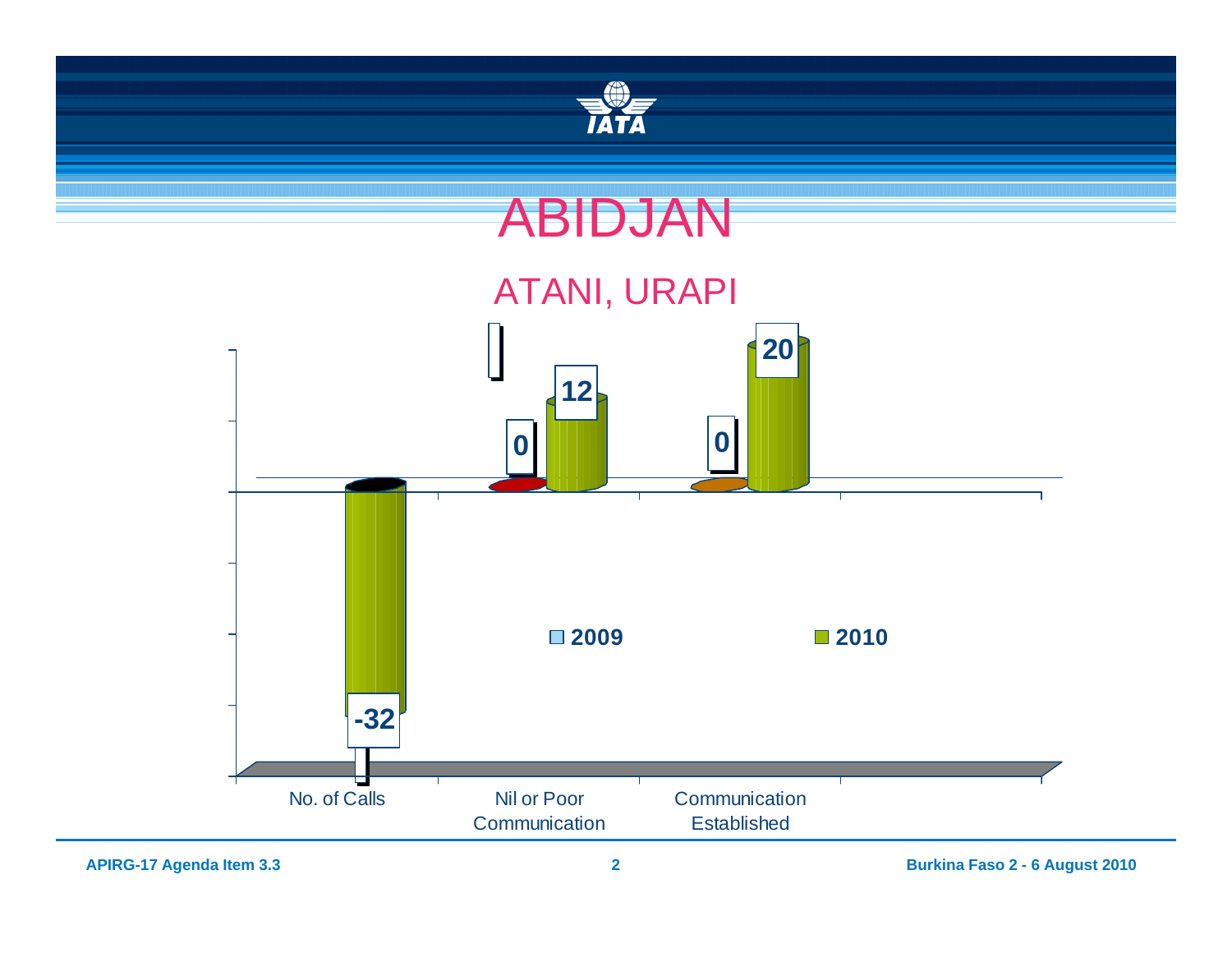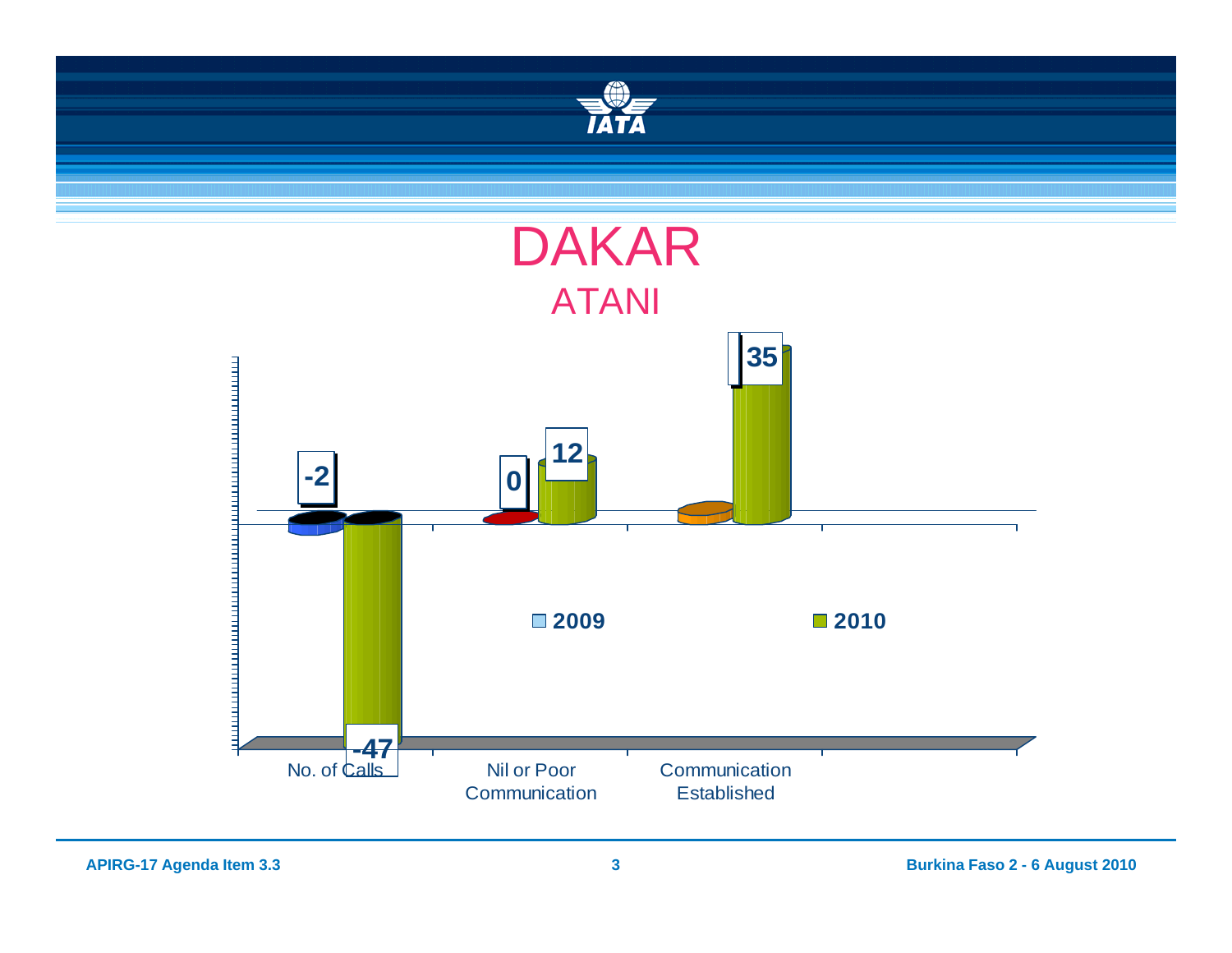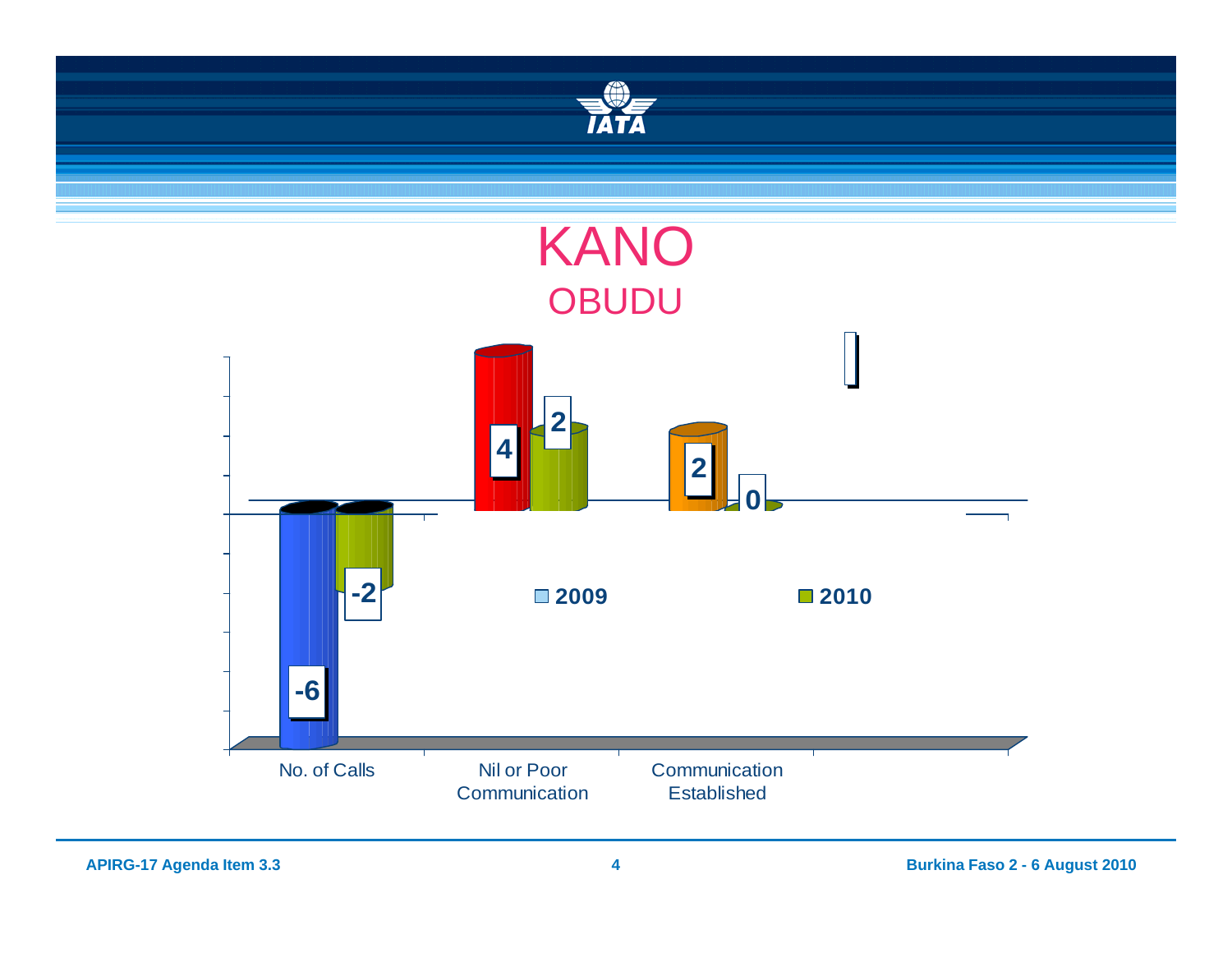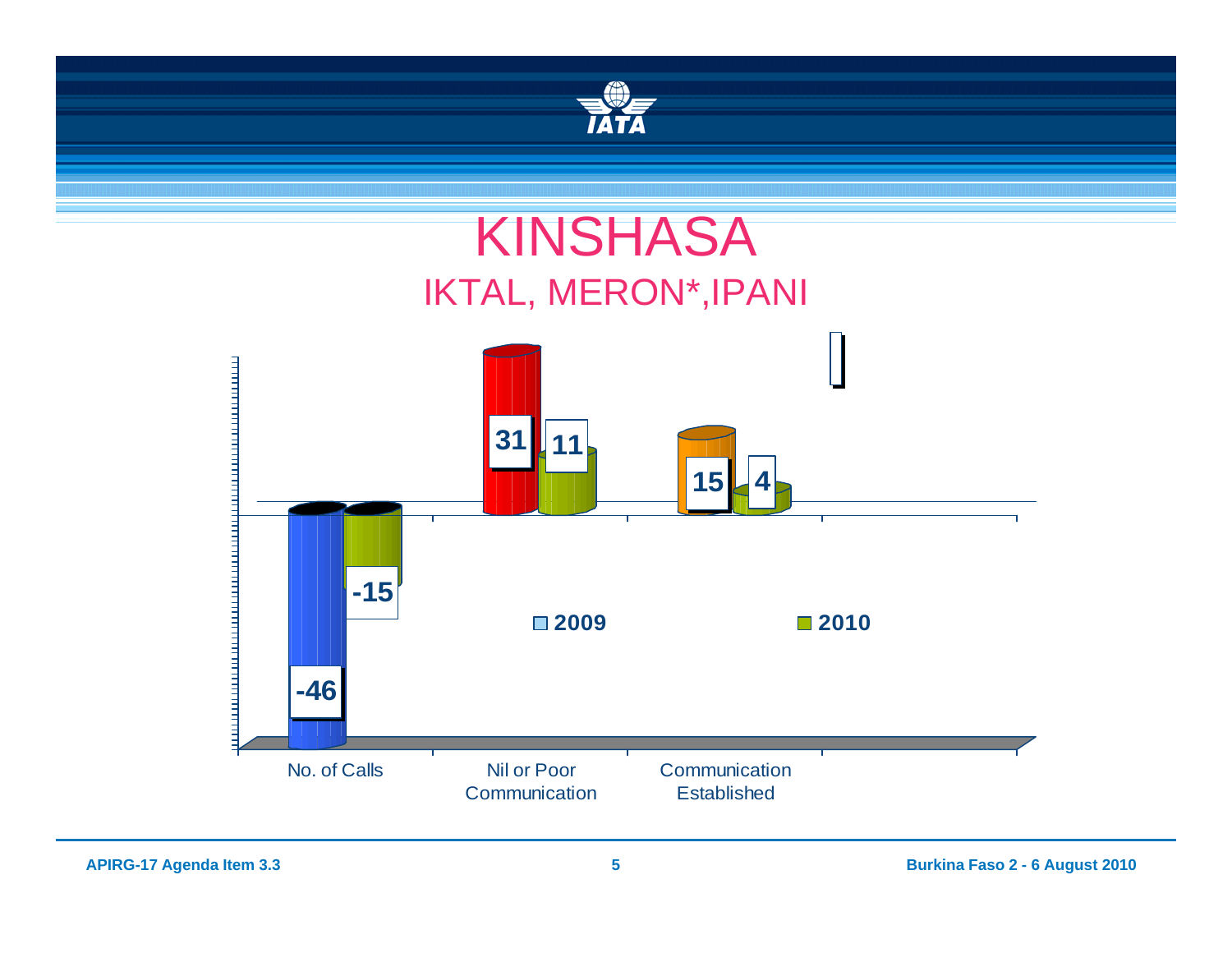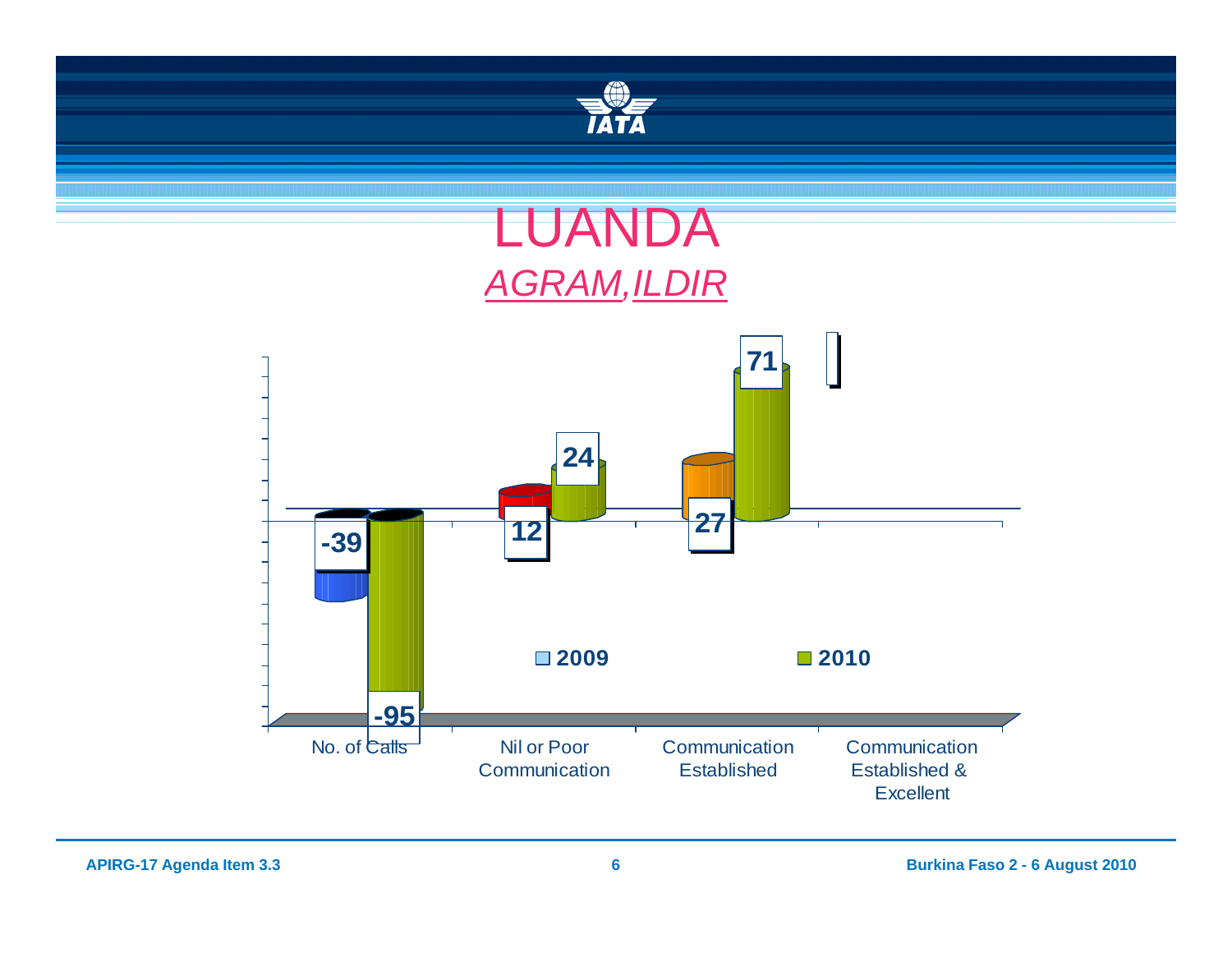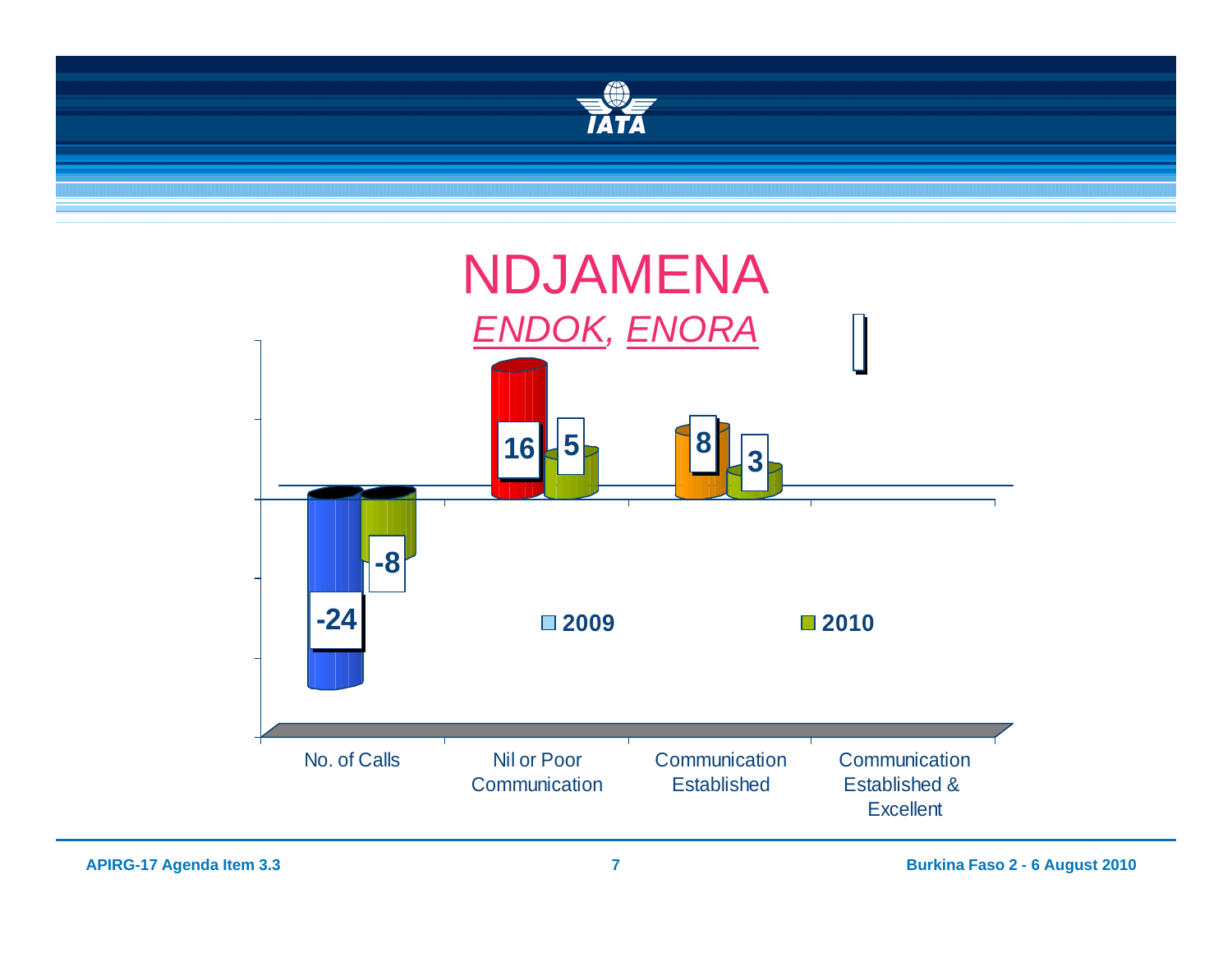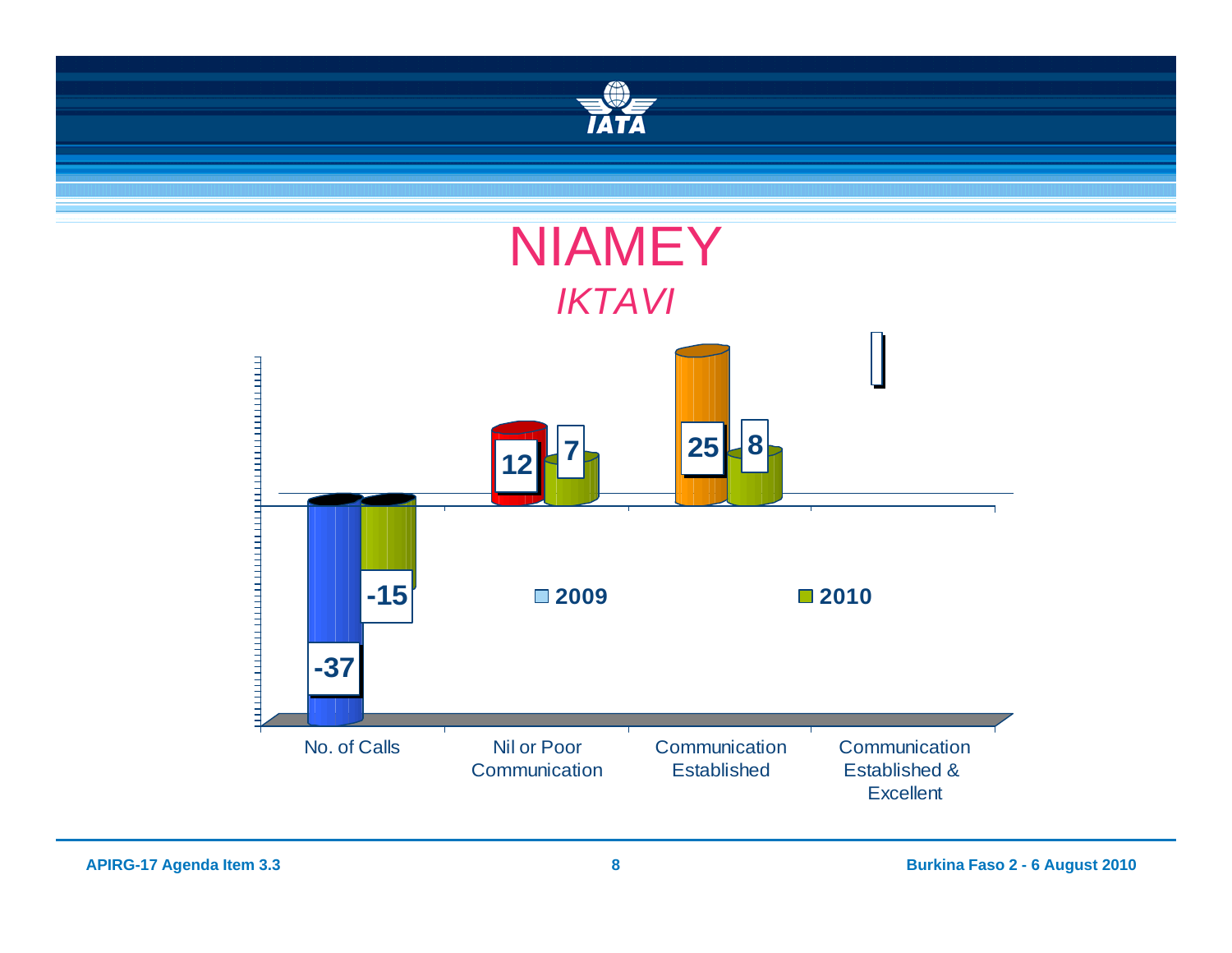

## ANTANANARIVO